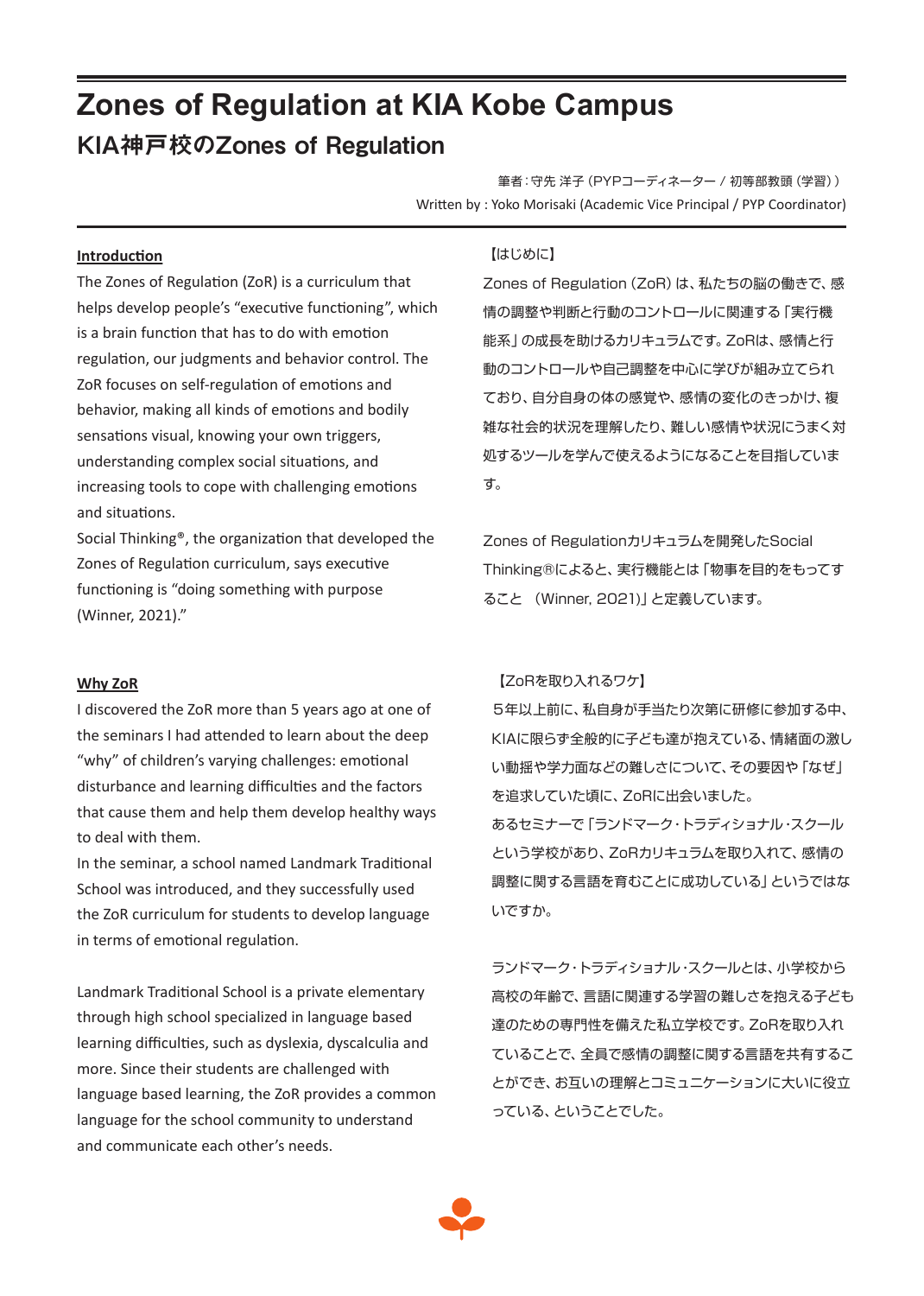I bought the curriculum book, and tried out the monitoring and labeling of emotions and using coping tools in the class that I had at the time. Eventually, the strategies spread from one teacher to another in Elementary School, and those teachers volunteered to study the fundamental purpose and lesson plans in order for the entire elementary school to implement the curriculum in the 2021 School year.

### **Overview of ZoR**

4 zones of energy levels of our body **Blue**

Most people are in the blue zone when they are sick, tired, sleepy, sad, etc. Your body feels slow, dull and hard to move around.

#### **Green**

People usually feel calm and relaxed in the green zone. You are ready to learn and work. Your body doesn't have any aches or irritability, and feels nice and fresh.

#### **Yellow**

Our body feels restless, irritated, or even silly. Energy level is slightly heightened, and we are almost losing control. We feel these when we are getting frustrated, irritated, worried, and silly.

#### **Red**

In the red zone, your body is out of control. You may need someone else to stop what you're doing. そこで、早速個人的にカリキュラムの本を手に入れ、当時の クラスで、感情を観察して名前を知り、コーピングのための 方法を使う練習を、子ども達と一緒にやってみました。徐々 に、一人の先生から次の先生へとZoRの実践が広がりまし た。そして昨年度、初等部全体でカリキュラムを取り入れるべ く、多くの先生たちがZoRについて基礎的な目的やレッスン プランを勉強するチームを結成し、ついに今年度から、初等 部全体でカリキュラムを教えることになりました。

#### 【ZoRの概要】

体のエネルギーのレベルによって分類される4つのゾーン ブルーゾーン

体調が悪かったり、疲れていたり眠い時、悲しい時など に、多くの人がブルーゾーンになります。体が重く、だるい 感じがして、動き回るのが難しい状態です。

# グリーンゾーン

グリーンゾーンの時は、落ち着いてリラックスしている状 態です。学んだり仕事をしたりする準備ができていて、痛 いところやイライラした気分などもなく、フレッシュでいい 感じの時です。

# イエローゾーン

体がソワソワ、イライラしていたり、ふざけた気持ちの時 もこのゾーンです。たいてい、何か不満や不安があったり、 おかしな感じがしている時です。

#### レッドゾーン

このゾーンの時、私たちの体はコントロールを失っている 状態です。他の人に、してしまっていることを止めてもらう など、手助けが必要かもしれません。

The ZONES of Regulation<sup>®</sup> Reproducible E The Zones of Regulation Visual



D 2011 Think Social Publishing, Inc. All rights reserved.<br>From The Zones of Regulation® by Leah M. Kuypers . Available at www.socialthinking.com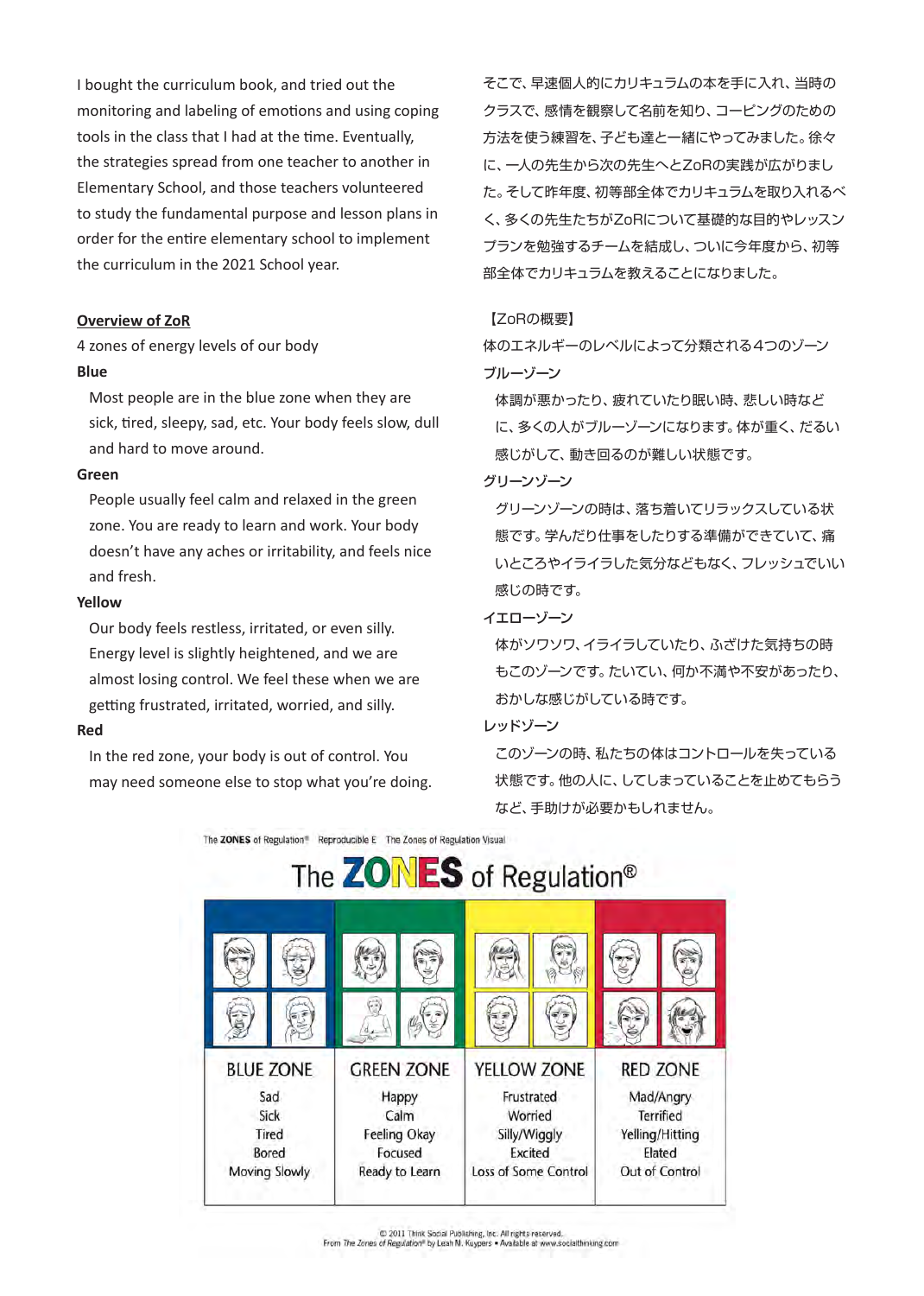# **How the ZoR is learned**

Noticing bodily sensations / energy levels and labeling them using the 4 zones in daily situations. Learn the basics:

・Zones are felt differently from person to person

- ・No one else can define your zones but your zones affect others and others' zones affect your zones
- ・The green zone doesn't mean a "good" zone, but all zones are "correct"

Learn to use the zones:

- ・Monitoring
- ・Labeling
- ・Exploring tools for calming
- ・Thinking strategies

Using tools in social situations

- ・Developing toolbox of strategies
- ・Learning when to use yellow zone tools
- ・Stop and use a tool
- ・Tracking my tools
- ・Sotp, Opt and Go
- ・Celebrating my use of tools… etc

# **How KIA students are learning the ZoR**

Identifying, Monitoring and Managing **K2**

Using something different than the ZoR, but the same concept is applied with characters for each emotion. Students communicate which zone they are in by moving their name tags (pegs). Students and teachers discuss what made them in those zones and what they can do to feel better.

# ZoRの学習について

日常生活の中で、体の感覚 / エネルギーのレベルに気づき、 4つのゾーンを使って名前づけする。

基本の学習内容:

・ゾーンの感じ方は人によって違うこと

- ・人のゾーンを他の人が決めることはできないが、自分のゾ ーンが他の人のゾーンに影響を及ぼすことがあるというこ と
- ・グリーンゾーンが「良いゾーン」というわけではなく、どの ゾーンも「正しい」ということ

ゾーンを使うための学習内容:

- ・モニタリング
- ・名前づけ
- ・落ち着くためのツールを探求
- ・考え方のストラテジー
- 社会的状況でツールを使うための学習内容:
- ・ストラテジーのツールボックスをつくる
- ・イエローゾンのツールを使う時を学ぶ
- ・立ち止まってツールを使う
- ・立ち止まって、選んで、進む
- ・ツールを使える自分をお祝いする...など

# 【KIAで子どもたちが学ぶZoR】 気づいて、観察して、コントロールする

# K2

ZoRとは少し違いますが、感情について同様の考え方とそ れぞれの感情にモンスターというキャラクターを当てはめて 表現しています。子どもたちは、自分の名前がついたクリッ プを、その時のゾーンへ移動して気持ちや状態についてコミ ュニケーションします。また、先生たちも含めて、気分をよく する方法について話すこともできます。

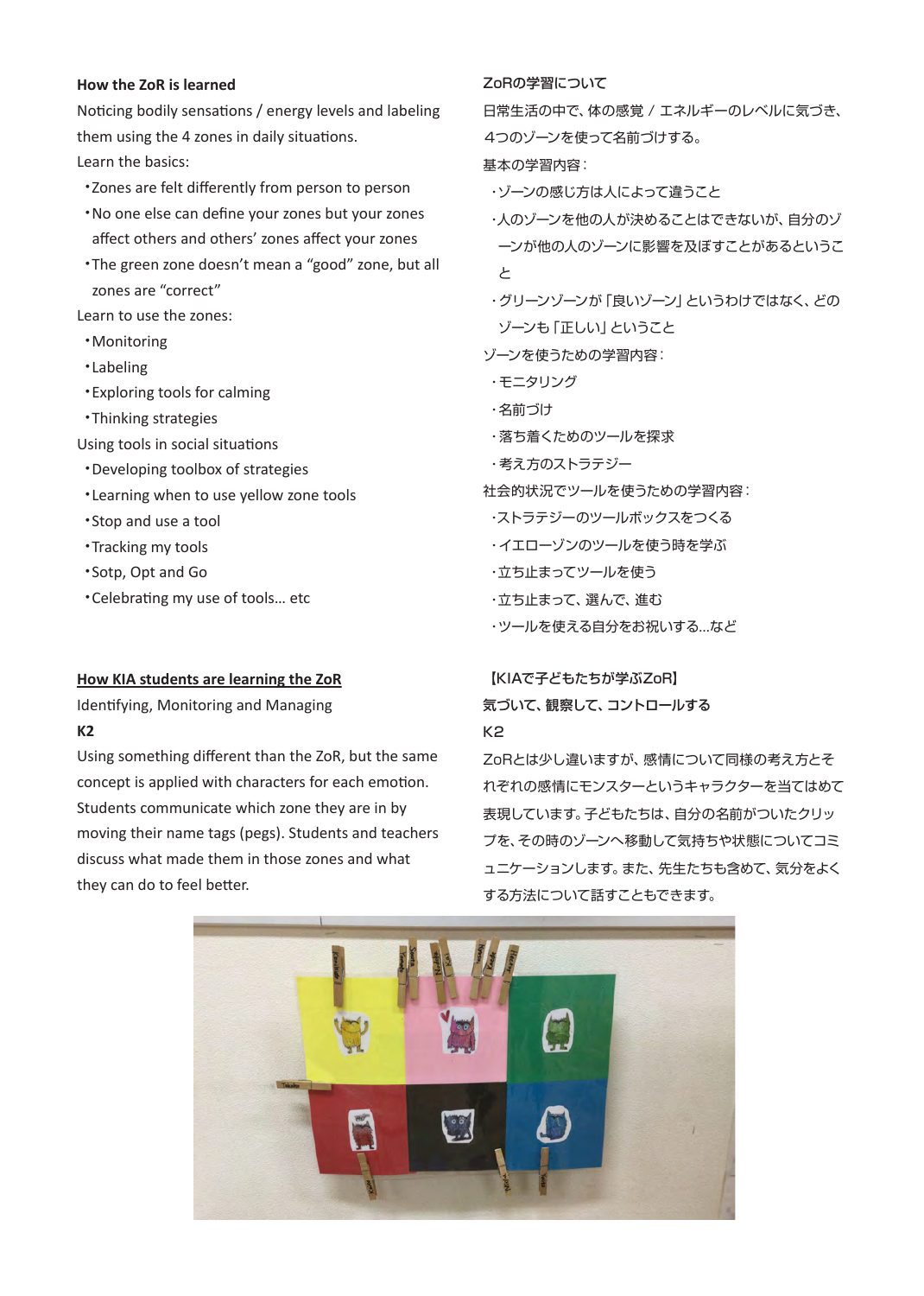**K3**

 Students started by matching feelings/emotions with each zone to understand the language. Now students have been able to identify which zone they are in at different moments during the day, by pointing to the zones, using the names of the zones and the bodily sensations. (K3 Teacher, Ms. Izuma)

K3

ゾーンや感情、体の状態についての言葉を理解するために、 子どもたちは、感情や気持ちに対応するゾーンを適合させる ことから始めました。今となっては一日の中の様々な場面 で、どのゾーンにいるのかを指差しで示したり、ゾーンの名前 と体の感覚を言葉で伝えたりできるようになりました。(K3 担任 Ms. Izuma)



# **G1A**

At different moments during the day, students put their name cards with their photos to identify which zone they are in. A student in the Green zone would try to help any student in the Red zone, suggesting him/her to use tools to feel better which are stored in the toolbox.

Video: G1A student explaining how students use the zones and the tools [動画を見る](https://youtu.be/tqVAtOFy-u0) ● <mark>■</mark>

**[Click Here](https://youtu.be/tqVAtOFy-u0)**

#### **G1B**

Students identify their zones by moving their name tags (pegs) with their photos. When something happens that puts them in an uncomfortable zone, students are suggested to use the "Calm Corner" to use various tools. They know when to finish using the corner by the hourglass, which they can choose how many minutes they need to use the corner. Video: G1B student explaining how students use the zones and the tools, and how it has helped. <br>
■ [動画を見る](https://youtu.be/G4kwEt9m9W8)



#### G1A

一日の様々な場面で、子どもたちは自分の名前の書かれたカ ードを、該当のゾーンのポケットに入れてその時のゾーンに ついて示します。グリーンゾーンの子どもたちは、レッドゾー ンの友達に声かけをしたり、気分がよくなるツールを提案し たりしているそうです。

ビデオ:G1Aの児童がゾーンとツールの使い方を説明

#### G1B

自分の写真と名前のついたクリップを、該当するゾーンの場 所に動かして示します。気分がすぐれない時は、教室の奥に ある落ち着くためのスペースを使うことができます。砂時計 をひっくり返して、スペースを使っていられる時間を自分で 決めて守ることができます。

ビデオ:G1Bの児童がゾーンとツールの使い方と、実際にど のようにゾーンが役立ったかを説明

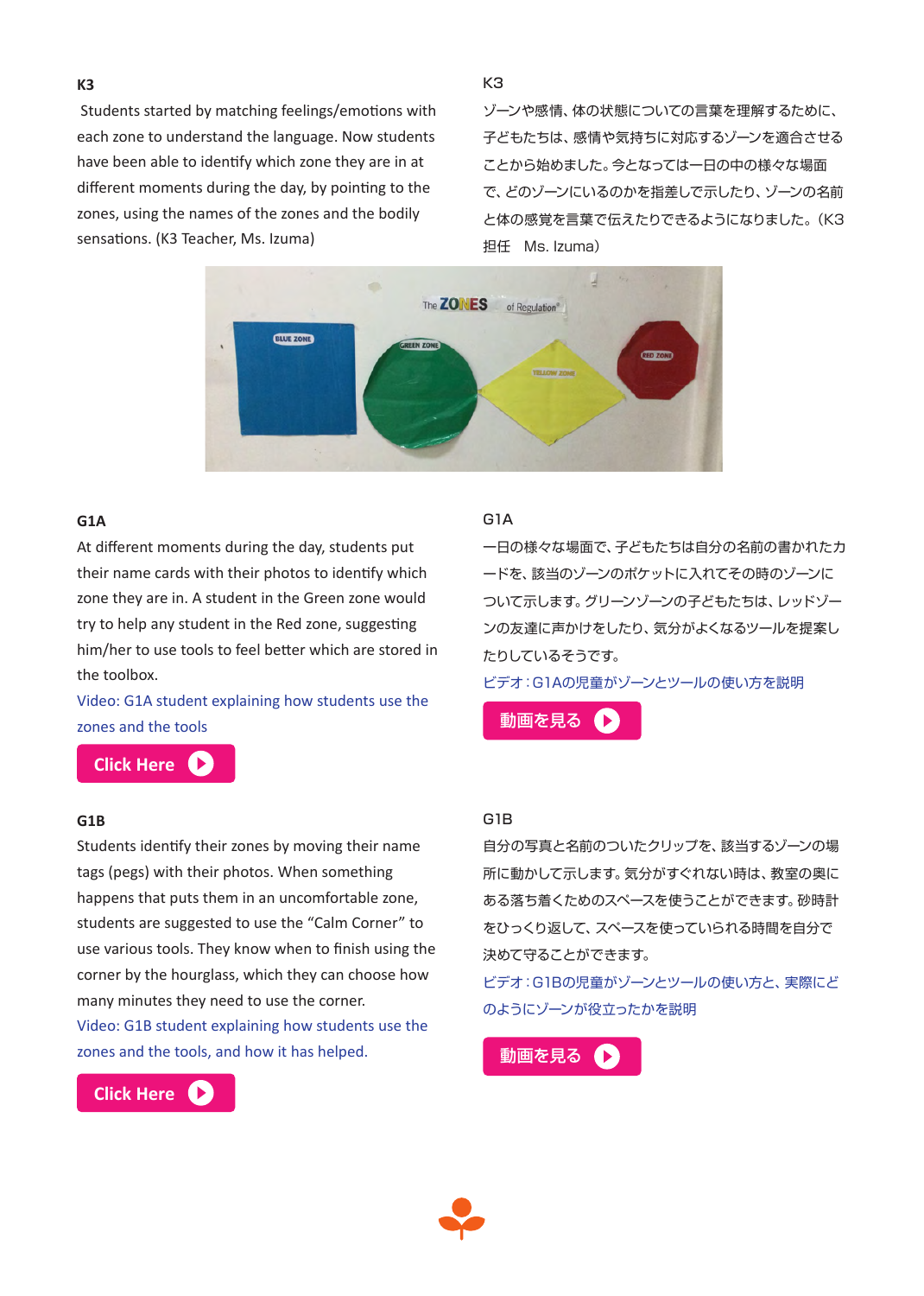# **G1A**

On arrival, students show their zones, and they talk with the teacher(s) about it. They also have another place where students identify their zones and the teachers find out who needs support. Inside of the classroom is student work on understanding the zones and the energy levels, and the list of tools to calm down.

Video:G3 student explaining how students use the zones and how it helps

**[Click Here](https://youtu.be/RoGv_Gl2ys4)**

Video:G3 student explaining how they are developing the toolbox to calm down



# **G6**

Student work on learning about the zones and the feelings, and ways to feel better in each zone. Students even listed a lot of ways to stay in the Green zone.

G3

登校時、教室に入る前にその時どのゾーンにいるか、先生と 話し合います。他の場所にもゾーンを確認する場所があり、 それを見ると、一眼で誰がどのゾーンと示しているかがすぐ に分かります。教室内には、ゾーンは体のエネルギーのレベ ルを示すもの、ということを理解する取り組みや、落ち着く ための方法をリストが掲示されています。

ビデオ:G3の児童がどのようにゾーンを使っているか、どの ような手助けになっているかを説明



G3の児童が落ち着くためのツールボックスを作っているこ とを説明



# G6

ゾーンと感情について、また、それぞれのゾーンで気分をよく するためにできることをまとめた児童の成果物。グリーンゾ ーンを維持するための方法まで考えてリストしました。



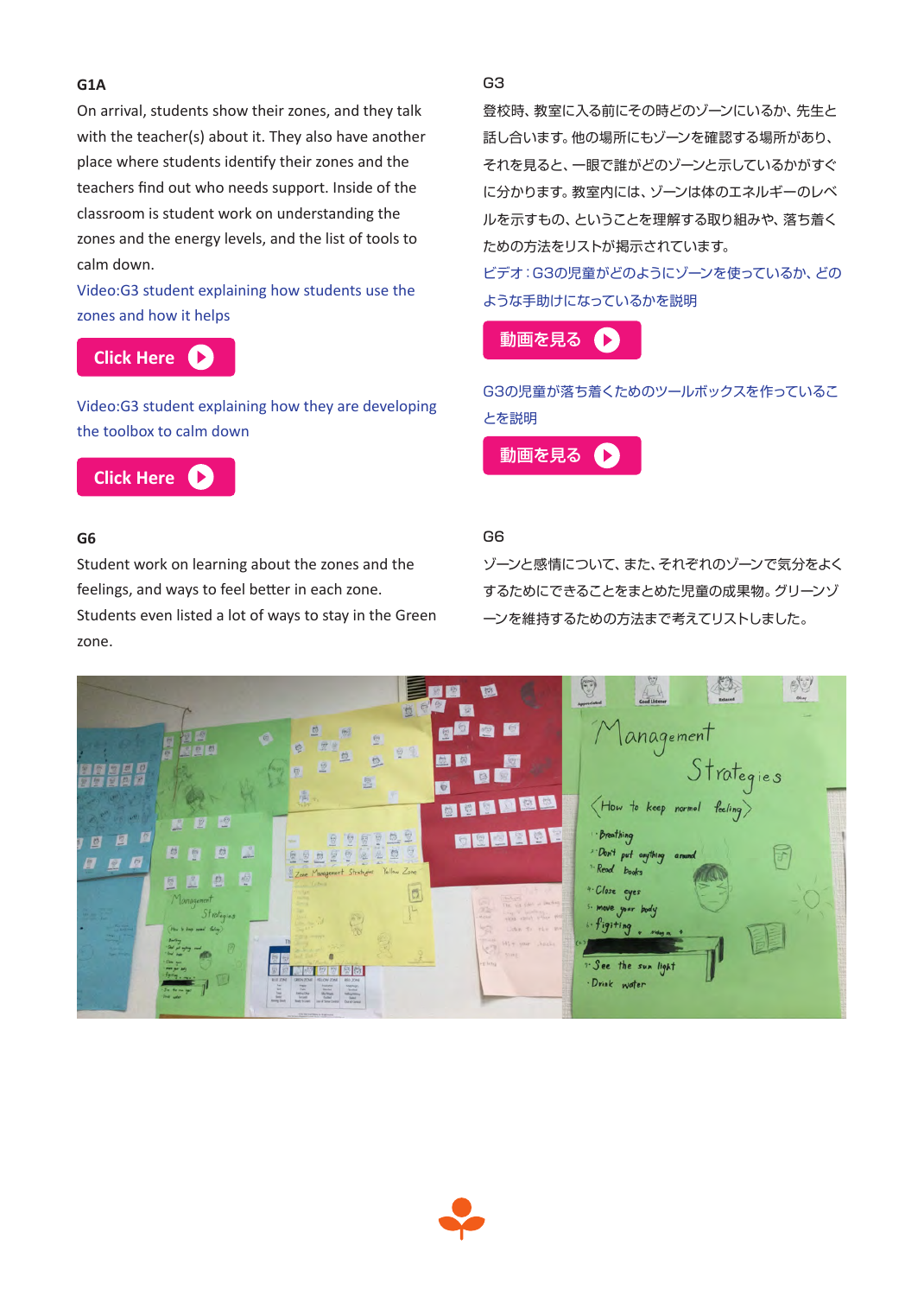# **Monitoring**

During distance learning, students were asked to check their zones and feelings at different events during the day.

モニタリング 遠隔学習中、一日の中で起こる出来事によって変わるゾーン について学び、実際に記録してみました。